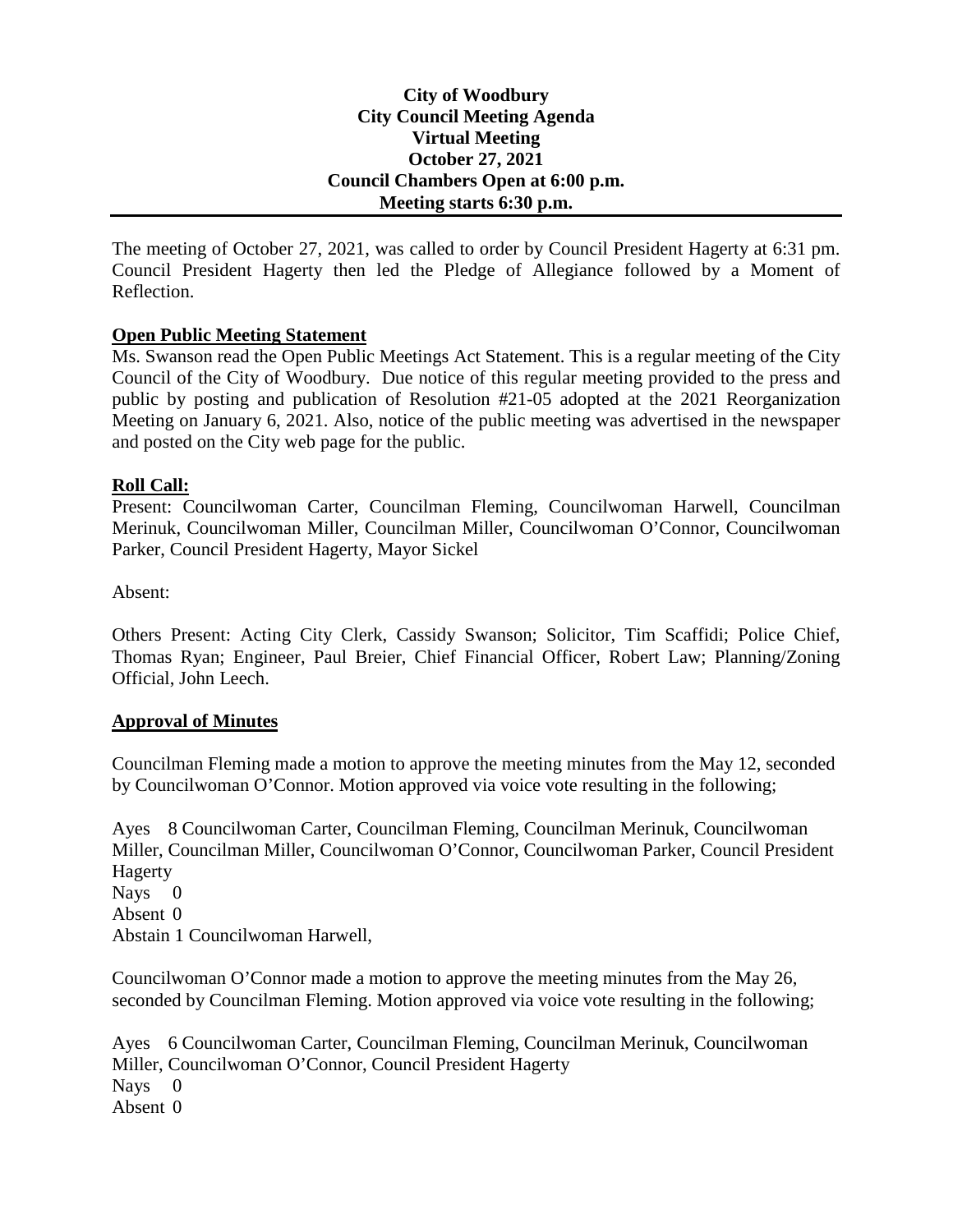Abstain 3 Councilwoman Harwell, Councilman Miller, Councilwoman Parker

# **Open to the Public for Agenda Items**

Council President Hagerty stated the meeting will be opened to the public for agenda items only. Council President Hagerty reminds everyone that each agenda item does have to get read aloud. Councilwoman Parker made a motion to open to the public, seconded by Councilman Miller. Motion approved by unanimous voice vote. Ms. Swanson then read the titles of the Ordinances and Resolutions. Ms. Swanson went on to inform the public that at this time they can come up to the podium to be heard at this time.

John Fulmer – 548 Hunter Street– In regard to Resolution No. 21-145, Mr. Fulmer expressed that he has no objections to scaling back the scope of work on the Stewart Lake Project. Mr. Fulmer provided context to history of the project and how there was a lack of public participation. Mr. Fulmer suggested adding a second resolution, one being to reject the bids and advertise a smaller scope of work. The second resolution to be constructed and voted on at a later date to give residents that own properties along Stewart Lake Park the ability to add input.

John Belko – 53 N. Child St. – Referencing Resolution 21-146, Mr. Belko expressed years ago that there were issues with having other uses in place for site due to restrictions and zoning compliance. Mr. Belko inquired if those issues have been addressed, and restaurant use is now possible. Mr. Scaffidi and Council President Hagerty responded.

Hearing no one, Councilman Miller made a motion to close to the public, seconded by Councilman Fleming. Motion approved by unanimous voice vote.

## **Ordinances**

**ORDINANCE NO. 2348-21** AN ORDINANCE OF THE CITY OF WOODBURY, COUNTY OF GLOUCESTER, NEW JERSEY, APPROPRIATING \$300,000 IN FUNDING FOR THE REHABILITATION OF VARIOUS WATER AND SEWER MAINS AND VALVES Ms. Swanson read the title of the Ordinance. Councilman Fleming moved to open to the public on Ordinance 2348-21, seconded by Councilman Miller.

Hearing no one, Councilman Fleming made a motion to close to the public on Ordinance 2348- 21, Seconded by Councilman Miller. Councilman Fleming made a motion to adopt Ordinance 2338-21, seconded by Councilman Miller.

Motion approved via roll call vote resulting in the following;

Ayes 9 Councilwoman Carter, Councilman Fleming, Councilwoman Harwell, Councilman Merinuk, Councilwoman Miller, Councilman Miller, Councilwoman O'Connor, Councilwoman Parker, Council President Hagerty Nays 0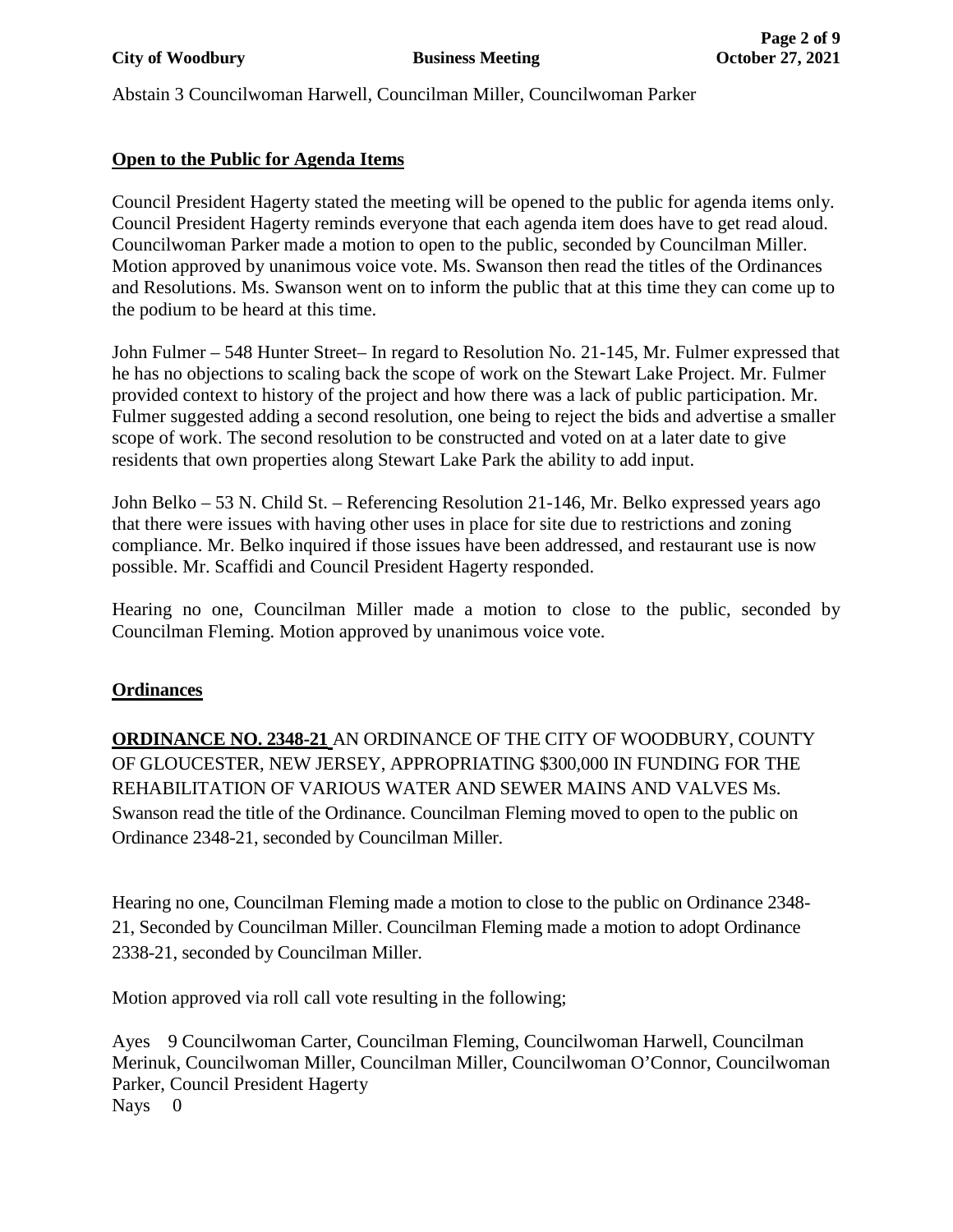Absent 0 Abstain 0

**ORDINANCE NO. 2349 -21** AN ORDINANCE OF THE CITY OF WOODBURY ADOPTING PERSONNEL POLICIES FOR THE CITY OF WOODBURY Ms. Swanson read the title of the Ordinance. Councilman Fleming moved to open to the public on Ordinance 2349-21, seconded by Councilman Miller.

Hearing no one, Councilman Fleming made a motion to close to the public on Ordinance 2349- 21, Seconded by Councilman Miller. Councilman Fleming made a motion to adopt Ordinance 2349-21, seconded by Councilman Miller.

Councilwoman O'Connor expressed that she is opposed and requested more time to review the document in its entirety and that Council have further discussion in this regard. Councilman Fleming agreed that he did not have time to review the entire document and Councilman Miller agreed. Council President Hagerty informed Council that by choosing not to adopt this ordinance, we will be missing a deadline in place. CFO, Mr. Law explained the changes made within the document from the last time the document was updated 2 years prior. He explained that by choosing to wait there will be no coverage at the lower threshold for any employment practices, or public official's liability until the ordinance gets adopted officially and our attorney signs off. He informed Council that our Labor Council has reviewed and approved the document, and we can make changes in the future with additional ordinances if needed. Mr. Law suggested that we adopt the ordinance tonight. Council President Hagerty mentioned it is second reading, and we've had an ample amount of time to read through it and expressed being uncomfortable with having the City exposed to a greater liability. Council President Hagerty suggested that Council should proceed to vote. Solicitor Scaffidi suggested Council should adopt and do a work session, as changes can be made once adopted. Acting Clerk Ms. Swanson reminded Council that if the Ordinance gets tabled, we will have to redo both a first introduction to the Ordinance following with a second. Councilwoman O'Connor and Councilwoman Harwell expressed that they would like to have a work session. Council President Hagerty agreed to schedule it.

Motion approved via roll call vote resulting in the following;

Ayes 9 Councilwoman Carter, Councilman Fleming, Councilwoman Harwell, Councilman Merinuk, Councilwoman Miller, Councilman Miller, Councilwoman O'Connor, Councilwoman Parker, Council President Hagerty Nays 0 Absent 0 Abstain 0

**ORDINANCE NO. 2350-21** AN ORDINANCE AUTHORIZING THE TRANSFER OF PROPERTY KNOWN AS BLOCK 168, LOT 2 AND BLOCK 168, LOT 2.01 ON THE OFFICIAL TAX MAP OF THE CITY OF WOODBURY, COUNTY OF GLOUCESTER, STATE OF NEW JERSEY TO GLOUCESTER COUNTY HABITAT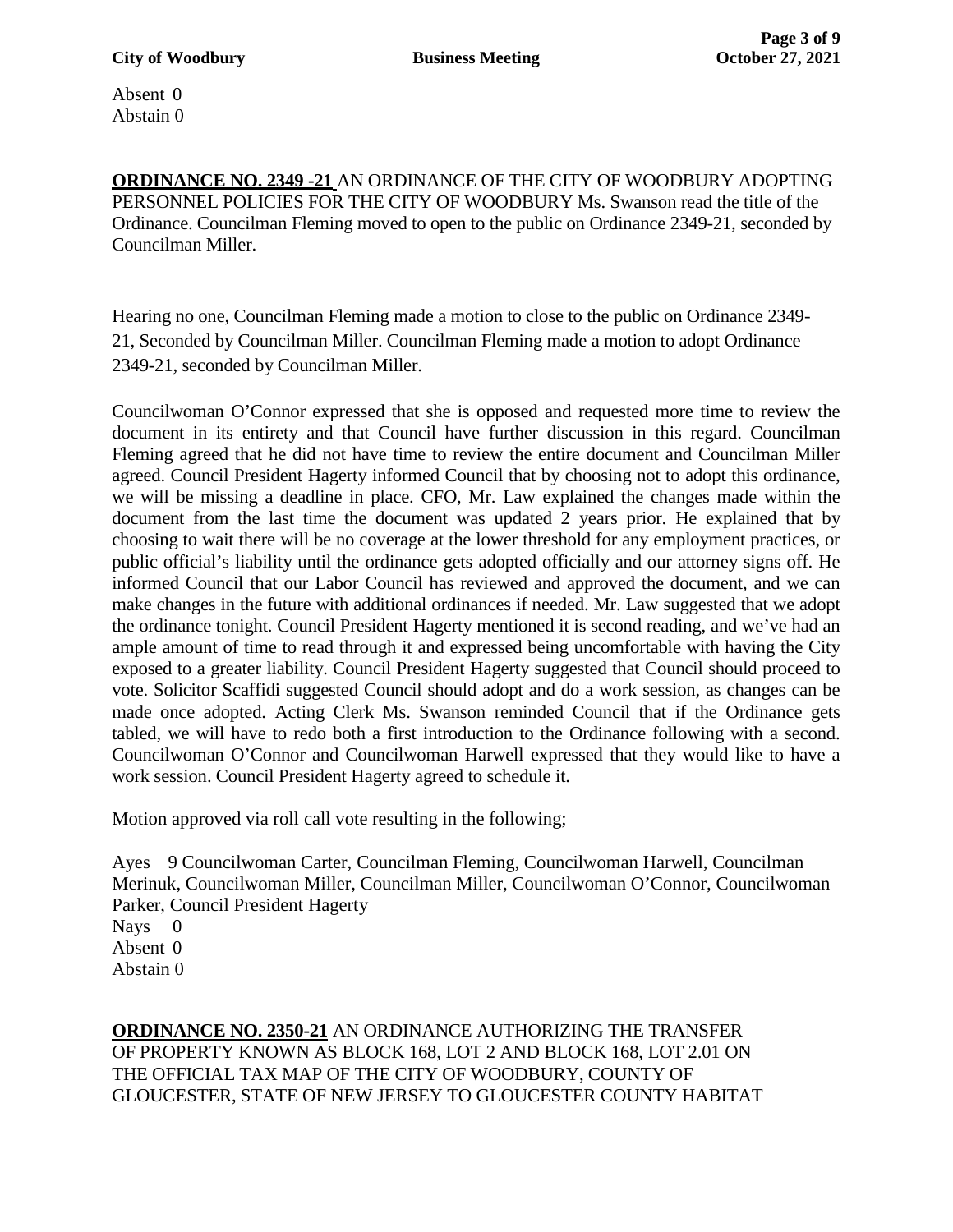#### **City of Woodbury Business Meeting October 27, 2021**

FOR HUMANITY, A NON-PROFIT CORPORATION OF THE STATE OF NEW JERSEY PURSUANT TO N.J.S.A. 40A:12-21(l) Councilman presented the above titled ordinance. Ms. Swanson read the title of the ordinance. Councilman Fleming made a motion to adopt Ordinance 2350-21 on second reading, seconded by Councilman Miller.

Councilman Merinuk inquired about where the property was located. Council President Hagerty answered.

Motion approved by a unanimous roll call vote.

Ayes 9 Councilwoman Carter, Councilman Fleming, Councilwoman Harwell, Councilman Merinuk, Councilwoman Miller, Councilman Miller, Councilwoman O'Connor, Councilwoman Parker, Council President Hagerty

Nays 0

Absent 0

# **Resolutions**

# CONSENT AGENDA

**RESOLUTION NO. 21-142** RESOLUTION OF THE CITY COUNCIL OF THE CITY OF WOODBURY REJECTING ALL BIDS FOR WOOD STREET SANITARY SEWER LINING PROJECT

**RESOLUTION NO. 21-143** RESOLUTION OF THE CITY COUNCIL OF THE CITY OF WOODBURY AUTHORIZING A CHANGE ORDER FOR THE FY2020 WATER MAIN REPLACEMENT PROJECTS

**RESOLUTION NO. 21-144** RESOLUTION OF THE CITY COUNCIL OF THE CITY OF WOODBURY AUTHORIZING RELEASE OF THE PERFORMANCE GUARANTEE AND ACCEPTING THE MAINTENANCE BOND OF ARAWAK PAVING CO. INC. FOR THE FY2020 LOCAL ROADS IMPROVEMENTS PROJECT

**RESOLUTION NO. 21-145** RESOLUTION OF THE CITY COUNCIL OF THE CITY OF WOODBURY REJECTING ALL BIDS FOR STEWART LAKE PARK IMPROVEMENTS – PEDESTRIAN PATH PHASE 1

**RESOLUTION NO. 21-146** RESOLUTION OF THE CITY COUNCIL OF THE CITY OF WOODBURY AUTHORIZING ISSUANCE OF A REQUEST FOR PROPOSALS FROM PROPOSED RESTAURANT LESSEES/DEVELOPERS FOR THE 200 NORTH BROAD STREET (OLD POLICE STATION) REDEVELOPMENT PROJECT

## END CONSENT AGENDA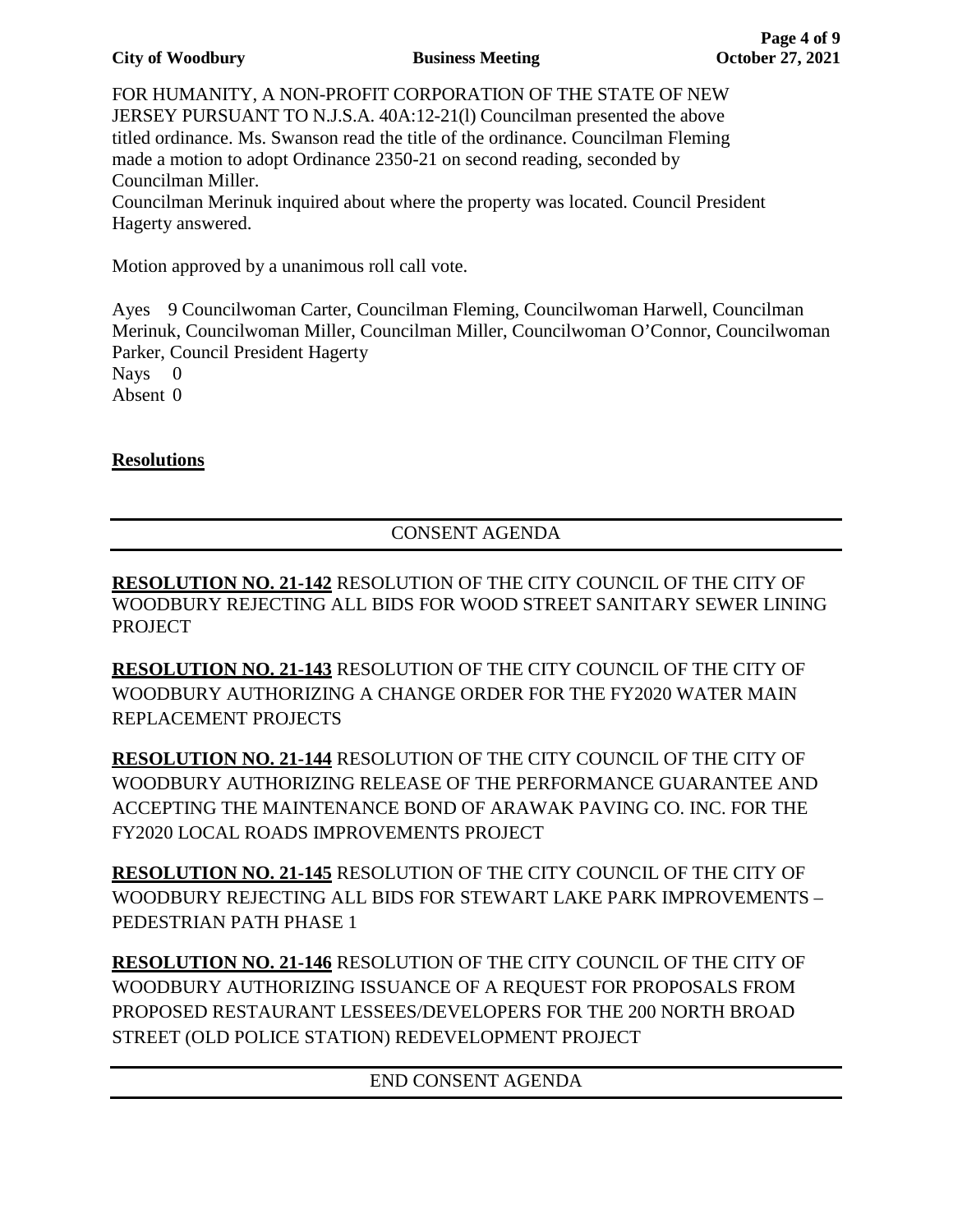Councilman Miller made a motion to adopt the Consent Agenda as read at the beginning of the meeting, seconded by, Councilwoman Parker.

Motion approved via roll call vote resulting in the following;

Ayes 9 Councilwoman Carter, Councilman Fleming, Councilwoman Harwell, Councilman Merinuk, Councilwoman Miller, Councilman Miller, Councilwoman O'Connor, Councilwoman Parker, Council President Hagerty

Nays 0

Absent 0 Abstain 0

Councilwoman Parker made a motion to pay the listed vouchers, seconded by Councilwoman Harwell. Motion approved by a unanimous voice vote.

# **Committee Reports**

Council President Hagerty - Property Maintenance and Economic Development - expressed his excitement for the Habitat for Humanity project as it is great opportunity for Woodbury. He thanked Bob Harris for his efforts and expressed he is hopeful for more projects to come in the future. He announced that we currently have two additional properties that have been made habitable and can now generate revenue for the City. He then commended Planning and Zoning official John Leech, and others who contributed for the time put into the project, as well as the project with the old police station.

Councilwoman O'Connor – Public Safety – Councilwoman O'Connor explained that the Public Safety committee includes both fire and police department. There have been some discussions surrounding ways to ensure our public feels safe. She announced that we have been growing as a City and have a lot of new people moving into area. We have an increasing demographic of Spanish speaking people, and we are trying to find ways to communicate effectively. Councilwoman O'Connor and Chief Ryan met with a Gloucester County prosecutor to ensure that as the County seat, we have gone through all the options available to ensure there are clear lines of communication so there are no gaps in making that population feel heard and safe as well. She announced that they are regularly reviewing topics that residents brought forth, so we can constantly improve and make sure the people of Woodbury are heard.

Councilman Fleming – Finance – Councilman Fleming addressed the meeting held on October 19<sup>th</sup>, 2021, where they discussed the restoration of funds for fall leaf vacuuming and announced that they are currently implementing the restoration. He also announced that they are in the process of getting all 2019 audit information to the auditor so we can move forward with budgeting for 2020. We are also currently budgeting for 2022 and our CFO, Bob Law is obtaining information from department heads for the 2022 budget which will help with decision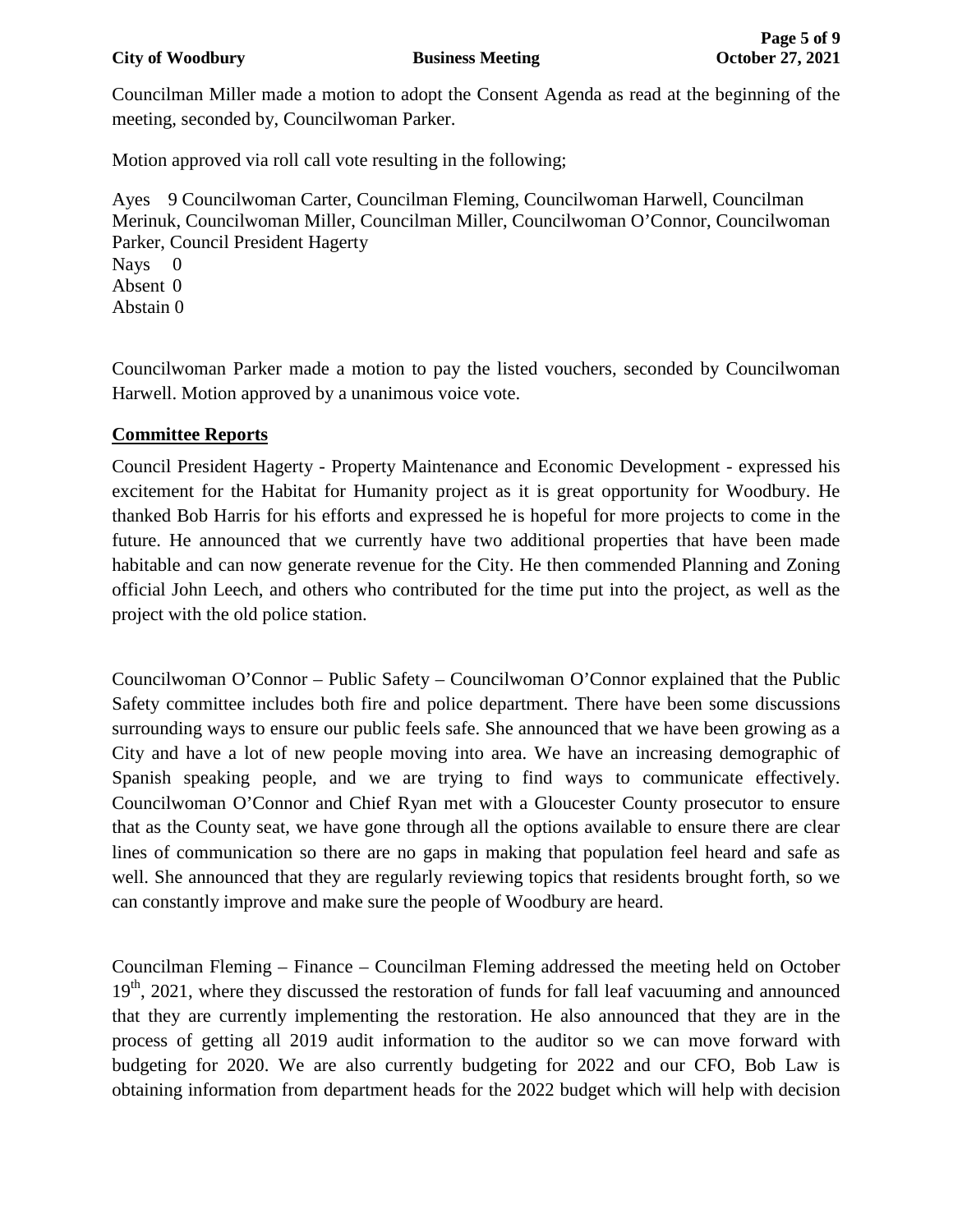making. Councilman Fleming announced that there may be potential changes to trash ordinances that would help save some money and encouraged anyone to reach out with questions in that regard.

Council President Hagerty informed the public that we are doing leaf collection. Due to some staffing concerns at public works we may have to compromise some other services in other areas throughout those weeks. Due to the public demand, leaf collection will resume.

# **Report of the Mayor**

Mayor Sickel – Mayor Sickel proposed to change first Council meeting per month utilized as a work session to have Council and public more informed and involved in the decision-making process. She explained that other municipalities adopt this meeting format, and it is effective. She asked Mr. Scaffidi if an ordinance would need to be created to change the format for the first council meeting of each month, if everyone was in favor of the transition. Mr. Scaffidi added context to how these meetings are executed. Council President Hagerty said he agrees that changing the meeting format could be beneficial. Councilman Fleming explained the difference between committees and Council. Councilman Fleming suggested this would works best for small sized body's and we will have to take into consideration the extended length of time these meetings could take considering our city's size and committees. Council President Hagerty agreed with Councilman Flemings point and said that this will require further discussion, but collectively Mayor Sickel and Council President Hagerty agreed that action will need to be taken in this regard.

# **Report of the Clerk**

Ms. Swanson then reported details on the upcoming November election. The Polls will be open on November 2 from 6:00 AM to 8:00 PM. The Polling Location for Ward 1 - Districts 1, 2, 3 (all) is the American Legion Post 113, located at 1018 Washington Avenue. The Polling Location for Ward 2 – Districts 1 and 3 is the Woodbury Mews, located at 122 Green Street. Ms. Swanson stated that due to the COVID-19 Pandemic, the back entrance of the building will be where voters will enter. There will be Board Worker's outside and directional signs available to assist voters. The Polling Location for Ward 2 - Districts 2 and 4 is Bethel AME Church, located at 32 Courtland Street. The Polling Location for Ward 3 - Districts 1, 2, 3, 4 (all) is Hope Fellowship Church, located at 246 King Street (at end of S. Warner). Ms. Swanson explained that early in-person voting is from October 23 through October 31st, 2021, Monday-Saturday 10AM-8PM, and Sunday 10AM-6PM. Gloucester County voters may go to any of the 5 designated early voter centers. The two closest to Woodbury is Riverwinds Community Center located at 1000 Riverwinds Dr, Thorofare, NJ, 08086 and RCSJ Behavioral Science Center located at 400 Tanyard Rd, Sewell, New Jersey, 08080. The two closest Secure Ballot Drop Box Locations are the Gloucester County Administrative Building, located at 2 S. Broad Street,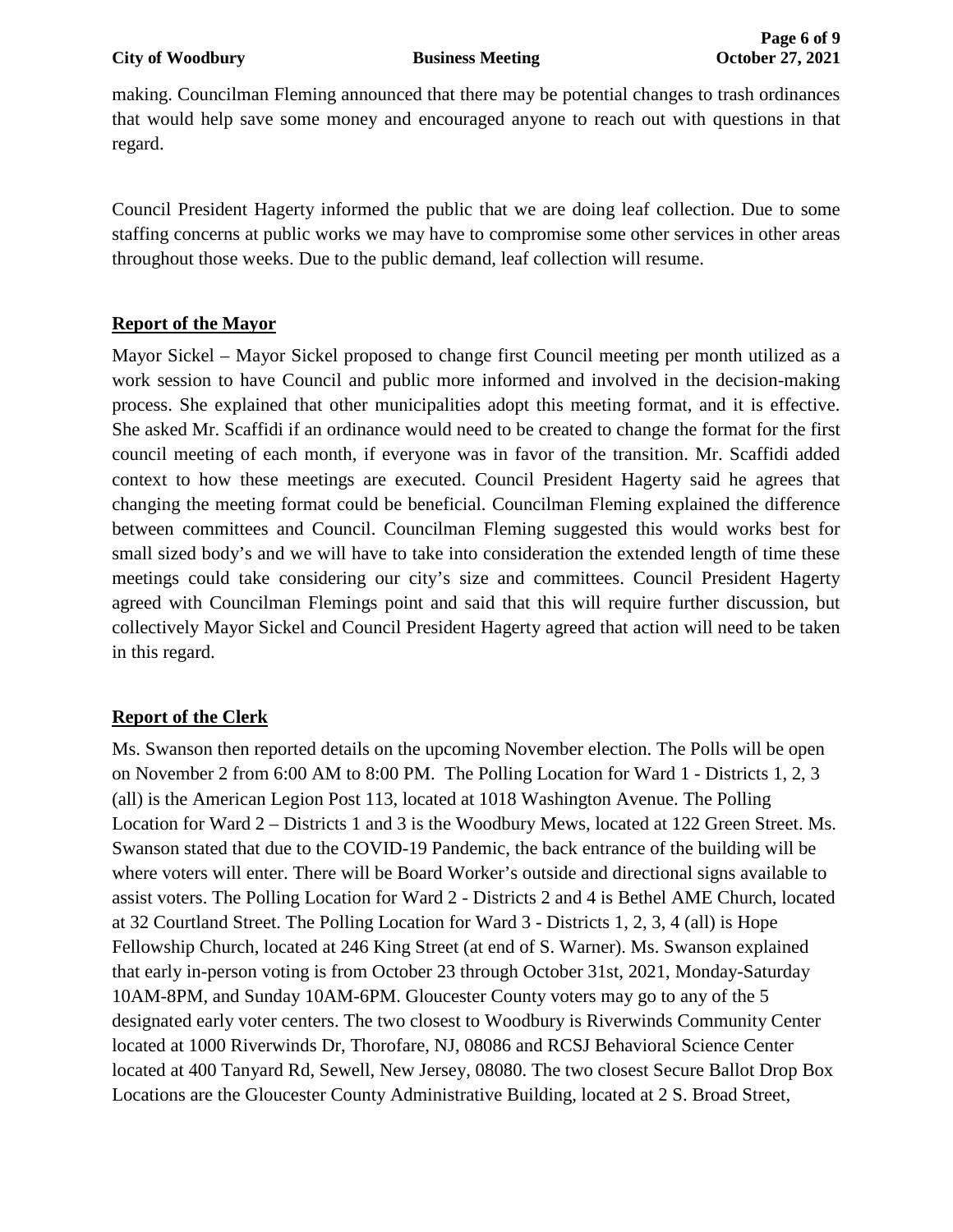Woodbury, NJ, 08096 and the Gloucester County Office of Elections, located at 550 Grove Rd, Paulsboro, NJ, 09096 (GPS Address). Voters can deliver your ballot in person to the Gloucester County Office of Elections until 8:00 pm on November 2.

# **Department Announcements**

Paul Breier – Engineer – Mr. Breier announced that the Railroad DOT Project 2019 is almost closed out and we are currently waiting for final approval from DOT for the payment voucher to use the remaining funding from the grant. For the next council meeting they are currently preparing a Moratorium for that road. The Hunter Street 2020 Project preconstruction meeting will be on November  $10<sup>th</sup>$ . With hopes of having a mild winter a lot of the work can get completed within the next couple of months. For the Progress Ave 2020 Project, the grant was awarded, and they are currently preparing the plans to submit to the DOT, to go to bid in either late winter, or early spring. The project on West Centre, Broad and Jackson St. is still currently in progress. He explained that typically the Governor's office and DOT don't announce awards until November. The Water Mane Project for 2020 is complete. Also, at the next meeting they plan to introduce a pedestrian path with a budget adjusted to be more cost effective. An award agreement has been sent out for the demolition project for properties on Barber and Green Avenue. The work on this project should start in November sometime. Councilman Fleming mentioned a document with respect to the Pedestrian Pathway Project received from Mr. Fulmer complied of suggestions and desires from residents. Councilman Fleming suggested revisiting this document and determining any new interests of the public. Mr. Breier, and Council President Hagerty agreed to take new interests of the public into consideration.

Chief Ryan – Chief announced that the accreditation was complete, and the Woodbury City Police Department had a successful on-site through the NJ Police Chiefs. This is performed once every three years to ensure that the department is implementing the best practices and standards. Tomorrow, Chief Ryan and the accreditation manager are going up to South Brunswick to formally receive the accreditation in front of the State Board. Chief then described the Boots on the Ground initiative that has been in place for the past 5 or 6 years, which has been a very successful way to strengthen the relationship and communication with our residents. Chief lastly wished everyone a safe and happy Halloween.

## **Unfinished Business**

No Unfinished Business.

**New Business** No New Business

# **Open to the Public**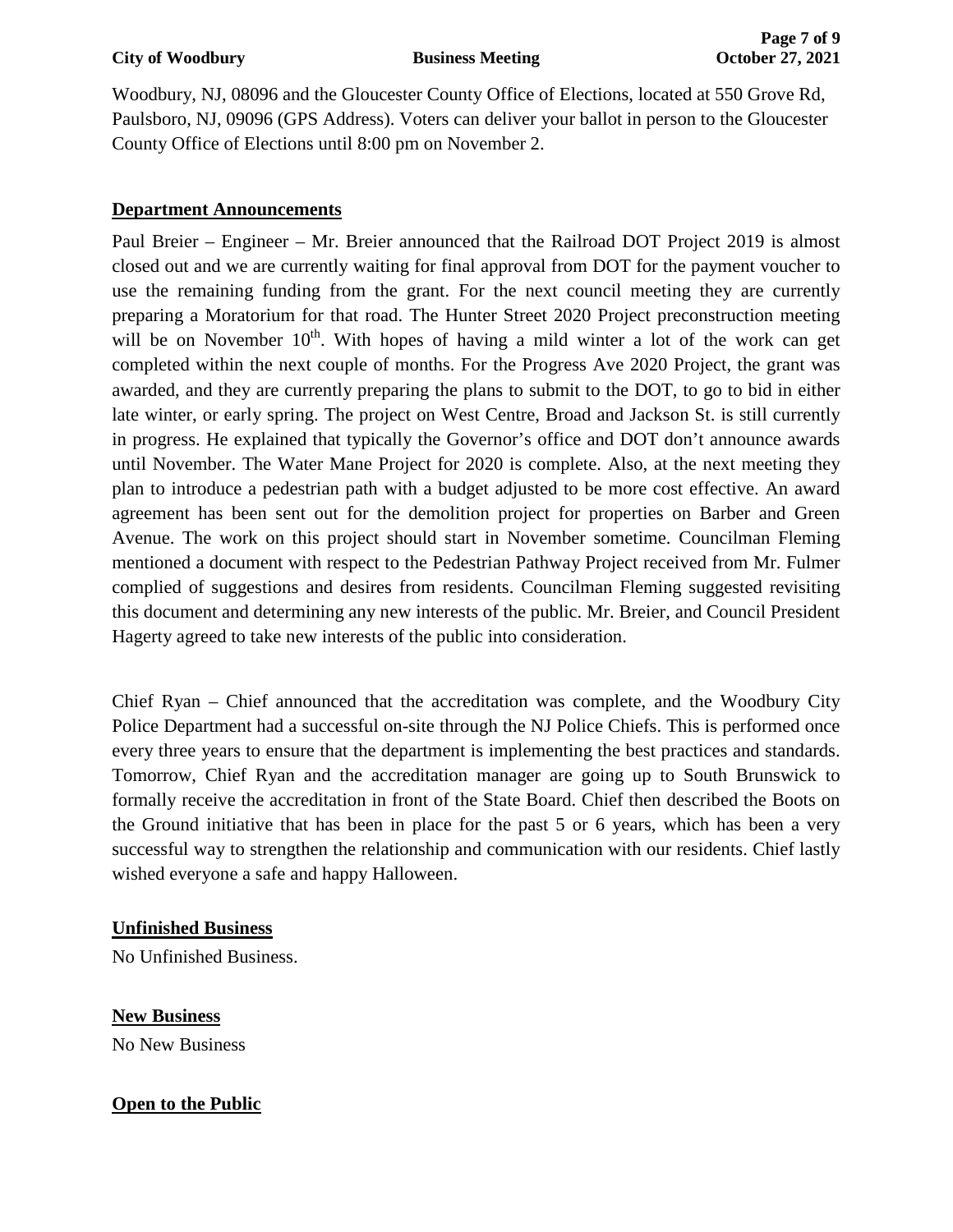Councilman Fleming made a motion to open to the public, seconded by Councilwoman Miller. Motion approved by unanimous voice vote.

David Steinberg – 825 E. Clements Bridge Rd., Apt. 313, Runnemede, NJ – Mr. Steinberg introduced himself as a volunteer for the Delaware Water Keepers and expressed his concern about the liquefied natural gas plant that has been proposed in Gibbstown. He asked if Council could pass a resolution against this proposed plant. Mr. Steinberg described detailed information surrounding liquefied natural gas and why he believes this plant could be dangerous. Council President Hagerty thanked Mr. Steinberg for the information.

Susan Anderson  $-220$  S. Jackson St.  $-$  Ms. Anderson expressed the need for signage in areas where we have several people with disabilities and drivers do not obey the speed limit or stop at stop signs. She inquired about potentially adding speed bumps to these areas to ensure the safety of pedestrians. Ms. Anderson inquired about the storm sewers on Jackson Street and how flooding has been an ongoing issue. Ms. Anderson asked when that will be worked on. She then inquired about the Woodbury Welcome Committee represented as a Woodbury entity and requesting information from local organizations. She then expressed her displeasure for the Woodbury Talk Facebook page being utilized for negative posts. She then described a current situation regarding a Realtor and property-owner acting in an unethical matter which has now been turned over to the court. Councilman Merinuk encouraged Ms. Anderson to reach out to Chief Ryan, as most of the issues addressed were handled by the Woodbury City Police Department. Ms. Anderson added that she will be emailing Council additional questions. Chief Ryan responded.

Tim Tredanari– 414 West Centre St. – Mr. Tredanari explained his concern with the City's fire coverage throughout the night and expressed there was currently not adequate coverage. Mr. Tredanari provided context with experience as a fire fighter and proper procedure and suggested that we should have on duty, in-house staffing with coverage 24/7. Councilman Merinuk and Council President Hagerty thanked Mr. Tredanari.

Gary Pierce – 333 Glover St. – Mr. Pierce gave context to his background as a fire fighter and his approval of the decision to suspend the volunteer fire fighters. Mr. Pierce expressed his concern for the length of time having limited staffing and proposed that the City find funding to provide the proper coverage to protect residents from fires on evenings and weekends. He expressed that it is not fair for the tax paying residents of Woodbury to go unprotected, and in the event of a tragedy, City Council will be held accountable. Councilman Merinuk and Council President Hagerty thanked Mr. Pierce.

John Belko – 53 N. Childs St.- Mr. Belko addressed the Ordinance which requires the City of Woodbury to have a Volunteer Fire Department of at least 5 fire fighters and asked how we are going to comply with the Ordinance. Solicitor Scaffidi responded. Mr. Belko stated that either the City needs to have a volunteer fire department or modify the existing Ordinance. Councilman Merinuk thanked Mr. Belko.